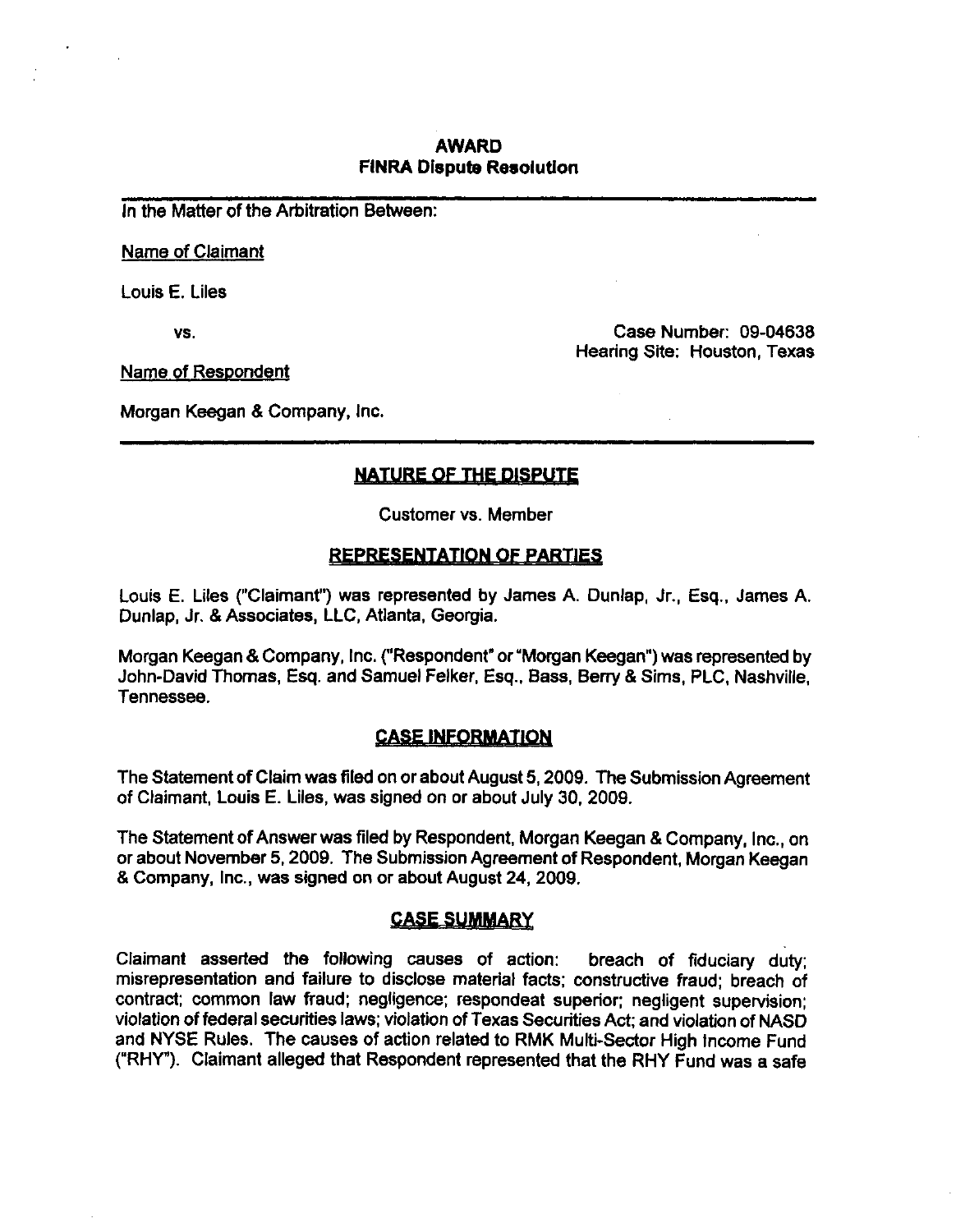FINRA Dispute Resolution Arbitration No. 09-04638 Award Pape 2 of 5

and conservative investment, with the example that the RHY Fund would be safely secured by "hard assets" such as "an airline company's bond." Claimant alleged that at first the RHY Fund performed as predicted, however in 2007, the Fund collapsed by two thirds and Claimant alleged that he was told the Fund would rebound and not to sell. Claimant asserted that he relied on Respondent's misrepresentations and lost a substantial amount of his retirement funds.

Unless specifically admitted In its Answer, Respondent denied the allegations made in the Statement of Claim and asserted affinnative defenses including the following: Claimant failed to state a claim upon which relief can be granted; Claimant's claims are barred by the applicable statute of limitations; Claimant's claims are barred by the doctrines of due diligence, ratification, waiver, estoppel, contributory/comparative negligence, and assumption of risk; Claimant's claims are barred by his own breach of contractual obligations to Morgan Keegan; Claimant cannot prove any of the elements for a unsuitability cause of action; to the extent Claimant purports to assert that Morgan Keegan had an ongoing duty to monitor Claimant's non-discretionary account. Claimant misstated the law; Claimant cannot establish the requisite "scienter" on the part of Morgan Keegan; and any injury, or loss or damage, was the result of superseding or intervening causes beyond the control of Morgan Keegan, including, but not limited to, external market conditions and the acts of third parties not controlled by Morgan Keegan.

### **RELIEF REQUESTED**

Claimant requested an award in the amount of:

|                       | <b>Actual/Compensatory Damages</b> | \$183,000.00       |
|-----------------------|------------------------------------|--------------------|
|                       | <b>Exemplary/Punitive Damages</b>  | Unspecified        |
| interest              |                                    | <b>Unspecified</b> |
| <b>Attomeys' Fees</b> |                                    | <b>Unspecified</b> |
| Cher Costs            | <b>Unspecified</b>                 |                    |
|                       | <b>Other Monetary Relief</b>       | <b>Unspecified</b> |

Respondent requested that the claims asserted against it be denied in their entirety and that it be awarded its costs and attomeys' fees.

### **OTHER ISSUES CONSIDERED & DECIDED**

The Arbitrators acknowledge that they have each read the pleadings and other materials filed by the parties.

On or about January 5,2011. Respondent filed an Expedited Motion to Exclude Testimony and Bar the Presentation of Irrelevant Evidence Relating to Alleged Fund Mismanagement and a Motion to Exclude Irrelevant and Inadmissible Regulatory Materials. On or about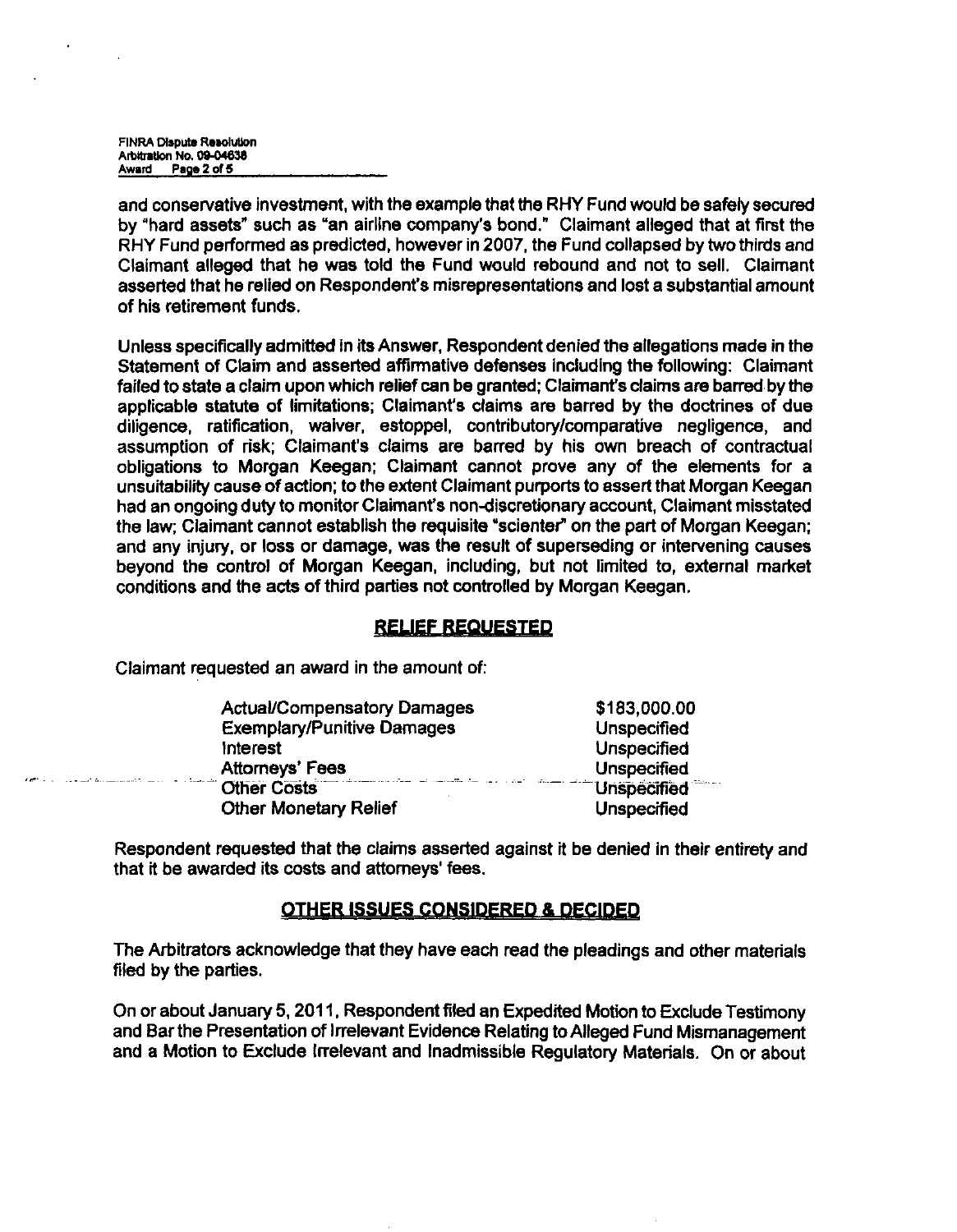FINRA Dispute Resolution Arbitration No. 09-04638 Award Page 3 of 5

January 5, 2011. Claimant filed Brief in Support of Admission of Regulatory Findings of Fact. On or about January 10,2011, Claimant filed a Response to Respondent's Motions to Strike Allegations of Fund Mismanagement and Motion to Strike Regulatory Findings of Fact. On or about January 18, 2011, a pre-hearing call was held with the Panel for oral arguments on the pending motions. On or about January 18, 2011, the Panel issued an Order denying Respondent's Expedited Motion to Exclude Testimony and Bar the Presentation of Irrelevant Evidence Relating to Alleged Fund Mismanagement and granting in part and denying in part Respondent's Motion to Exclude Irrelevant and Inadmissible Regulatory Materials. Specifically, Respondent's Motion relative to FINRA and SEC proceedings is granted, however Respondent's Motion relative to the Multi-State Task Force of Intent to Revoke Registration and Findings of Fact is denied.

The parties have agreed that the Award in this matter may be executed in counterpart copies or that a handwritten, signed Award may be entered.

### **AWARD**

After considering the pleadings, the testimony, and the evidence presented at the hearing, the Panel has decided in full and final resolution of the issues submitted for detennination as follows:

- 1. ) Respondent, Morgan Keegan & Company, Inc., is liable for and shall pay to Claimant, Louis E. Liles, the sum of \$66,741.00 in compensatory damages;
- 2. ) Respondent, Morgan Keegan & Company, Inc., is liable for and shall pay to Claimant, Louis E. Liles, the sum of \$5,000.00 in costs;
- 3. ) Respondent, Morgan Keegan & Company, Inc., is liable for and shall pay to Claimant, Louis E. Liles, the sum of \$9,250.00" in costs for expert witness fees;
- 4. ) Respondent, Morgan Keegan & Company, Inc., is liable for and shall pay to Claimant, Louis E. Liles, the sum of \$300.00 in costs as reimbursement of the non-refundable portion of the filing fee; and
- 5. ) Any relief not specifically enumerated, including punitive damages and attorneys' fees, is hereby denied with prejudice.

# **FEES**

Pursuant to the Code, the following fees are assessed: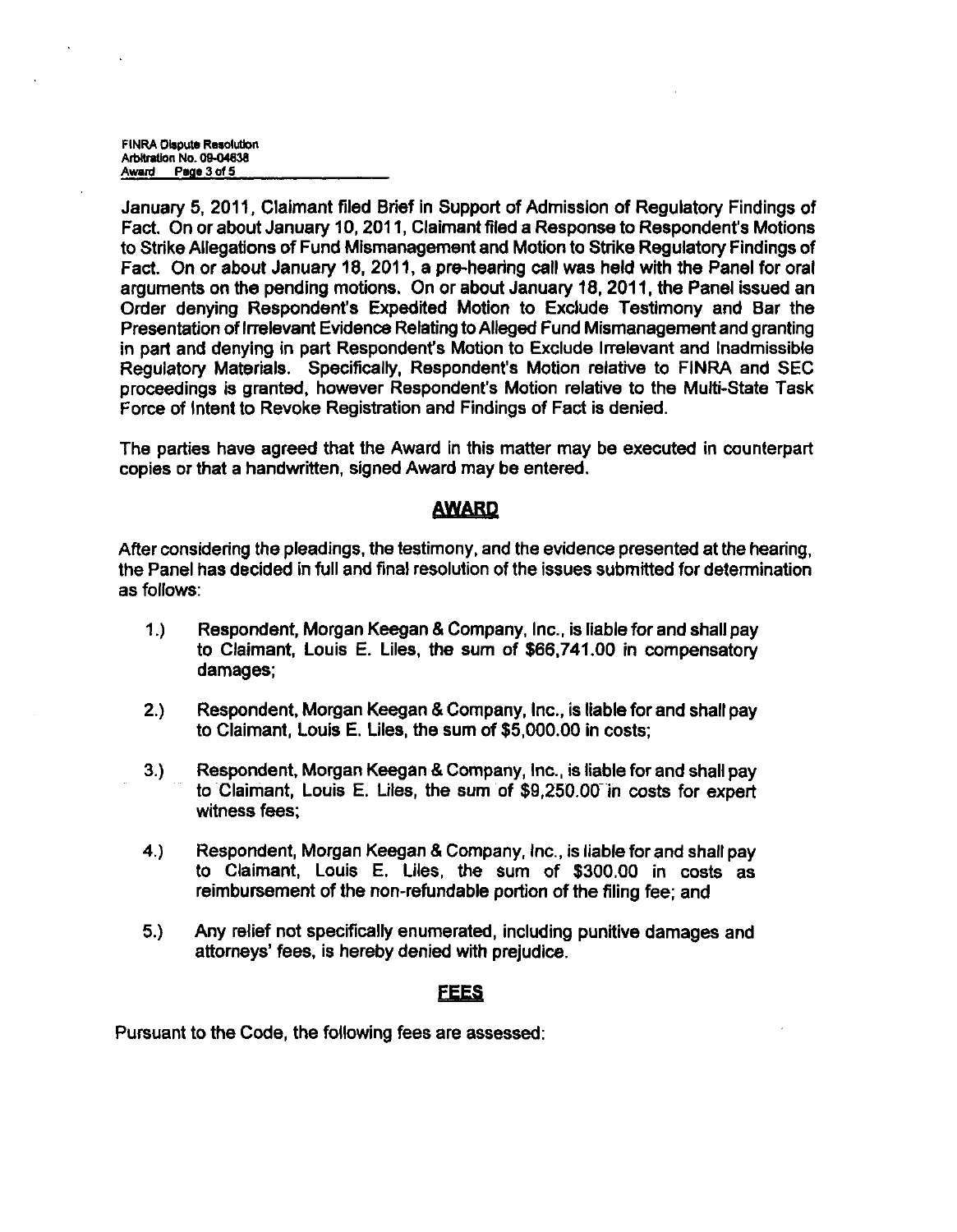FINRA Dispute Resolution Arbitration No. 09-04638 Award Page 4 of 5

#### **Filing Fees**

 $\cdot$ 

FINRA Dispute Resolution will retain the non-refundable filing fee\* for each claim:

 $\frac{1}{100}$  Initial Claim filing fee  $\frac{1}{100}$  sets and the sets and the sets are sets as  $\frac{1}{100}$  sets and the sets are sets as  $\frac{1}{100}$  sets and the sets are sets as  $\frac{1}{100}$  sets as  $\frac{1}{100}$  sets as  $\frac{1$ 

**\*Ti^e filing fee is made up of a non-refundable and a refundable portion.** 

#### **Member Fees**

Member fees are assessed to each member finn that is a party in these proceedings or to the member firm that employed the associated person at the time of the events giving rise to the dispute. Accordingly, as a party, Morgan Keegan & Company, Inc. assessed the following:

| Member surcharge        | $= $ 1,700.00$  |
|-------------------------|-----------------|
| Pre-hearing process fee | $=$ \$ 750.00   |
| Hearing process fee     | $=$ \$ 2.750.00 |

### **Hearing Session Fees and Assessments**

The Panel has assessed hearing session fees for each hearing session conducted. A session is any meeting between the parties and the arbitrators, including a pre-hearing conference with the arbitrators, that lasts four (4) hours or less. Fees associated with these proceedings are:

| Two $(2)$ Pre-hearing sessions with Panel x \$1,125.00 |                         |            | $= $2,250.00$  |
|--------------------------------------------------------|-------------------------|------------|----------------|
| Pre-hearing conferences: January 21, 2010              |                         | 1 session  |                |
|                                                        | <b>January 18, 2011</b> | 1 session  |                |
| Ten $(10)$ Hearing sessions $x$ \$1,125.00             |                         |            | $= $11,250.00$ |
| <b>Hearing Dates:</b>                                  | January 24, 2011        | 2 sessions |                |
|                                                        | January 25, 2011        | 2 sessions |                |
|                                                        | January 26, 2011        | 3 sessions |                |
|                                                        | January 27, 2011        | 3 sessions |                |
| <b>Total Hearing Session Fees</b>                      |                         |            | $= $13,500.00$ |

The Panel has assessed \$13,500.00 of the hearing session fees to Morgan Keegan & Company, Inc.

All balances are payable to FINRA Dispute Resolution and are due upon receipt.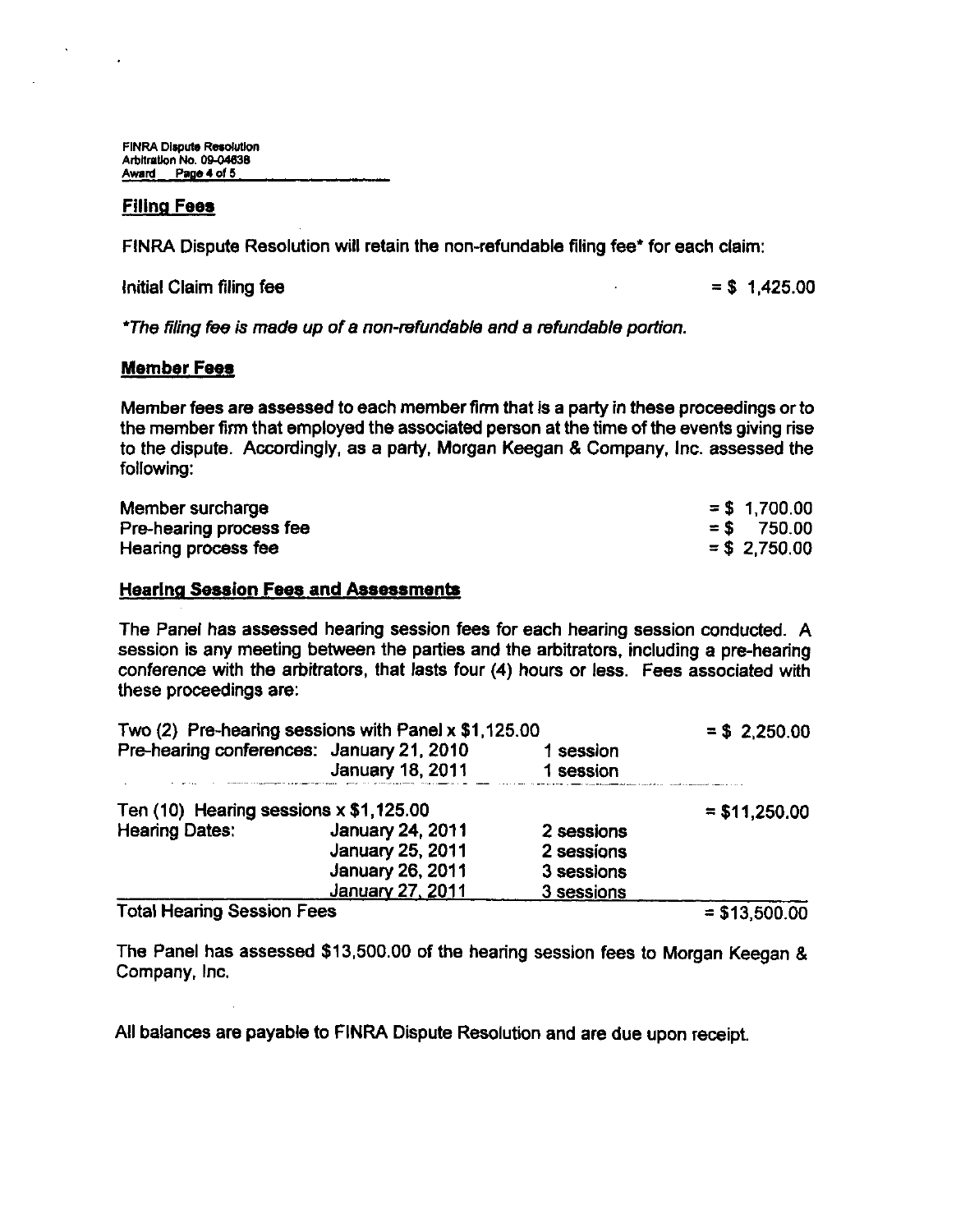FINRA Dispute Resolution Arbitration No. 09-04638 Award Page 5 of 5

### **ARBITRATION PANEL**

Charles E. Munson, Jr., J.D. - Public Arbitrator, Presiding Chair Bertrand C. Moser - Public Arbitrator Peter Benz Dickens - Non-Public Arbitrator

Concurring Arbitrators' Signatures:

/s/ Charles E. Munson. Jr.. J.D. Charles E. Munson, Jr., J.D. Public Arbitrator, Presiding Chair

Signature Date

February 9. 2011

/s/ Bertrand C. Moser Bertrand C. Moser Public Arbitrator

February 8. 2011 Signature Date

February 9. 2011 Signature Date

/s/ Peter Benz Dickens Peter Benz Dickens Non-Public Arbitrator

February 9. 2011 Date of Service (For FINRA office use only)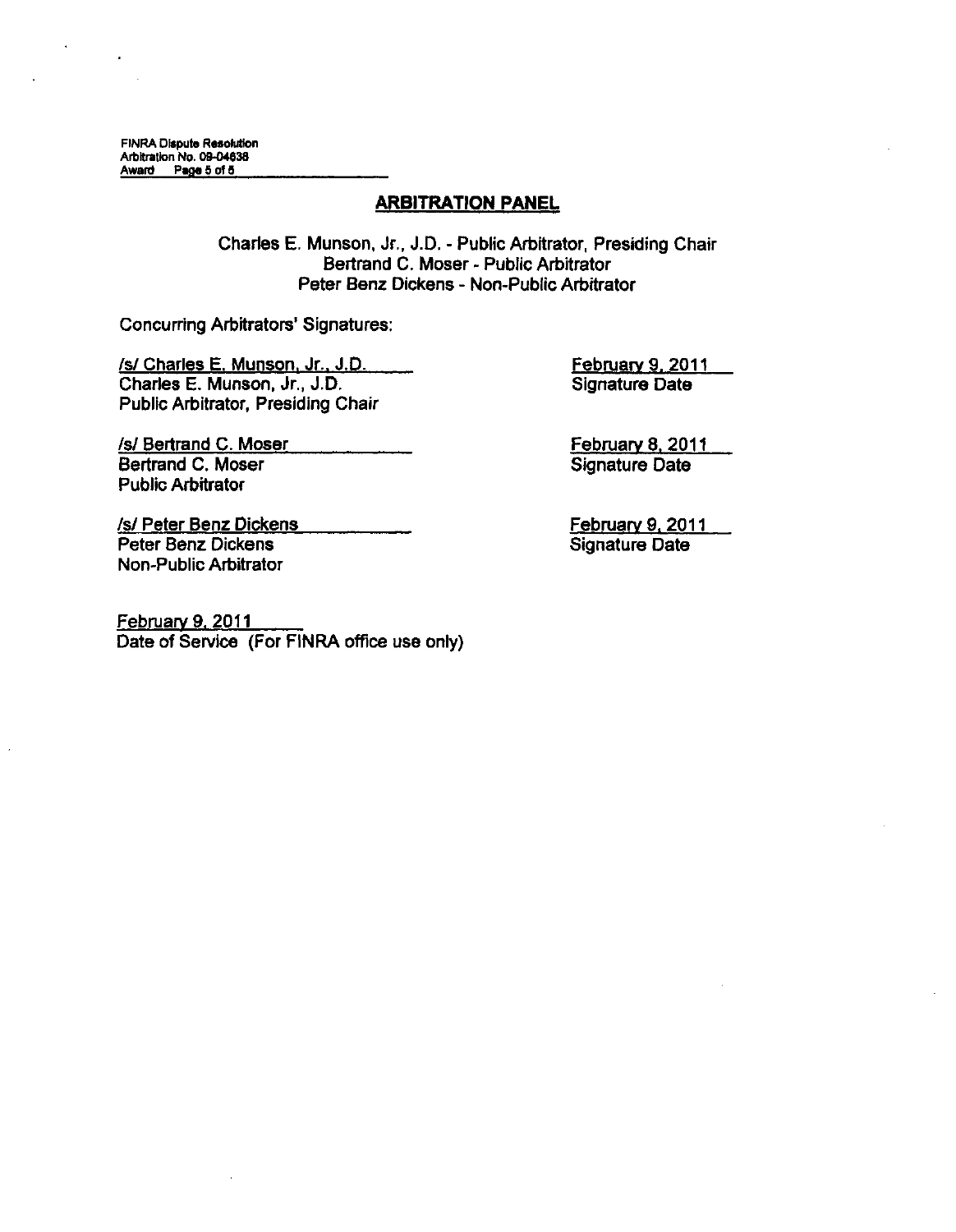**FINRA Dispute Resolution**<br>Arbitration No. 09-04838 Award Page 8 of 5

# **ARBITRATION PANEL**

Charles E. Munson, Jr., J.D. - Public Arbitrator, Presiding Chair Bertrand C. Moser - Public Arbitrator Peter Benz Dickens - Non-Public Arbitrator

Concurring Arbitrators' Signatures:

 $\tau$   $\varsigma$ Chi 7cm

Charles E. Munson, Jr., J.D. Public Arbitrator, Presiding Chair

 $2|9|11$ 

**Signature Date** 

Bertrand C. Moser **Public Arbitrator** 

 $\ddot{\cdot}$  $\ddot{\cdot}$ 

 $\mathbf{i}$ 

 $\mathbf{I}$ 

÷

**Signature Date** 

**Peter Benz Dickens** Non-Public Arbitrator

 $\mathcal{L}^{\mathcal{L}}$  .

**Signature Date** 

Date of Service (For FINRA office use only)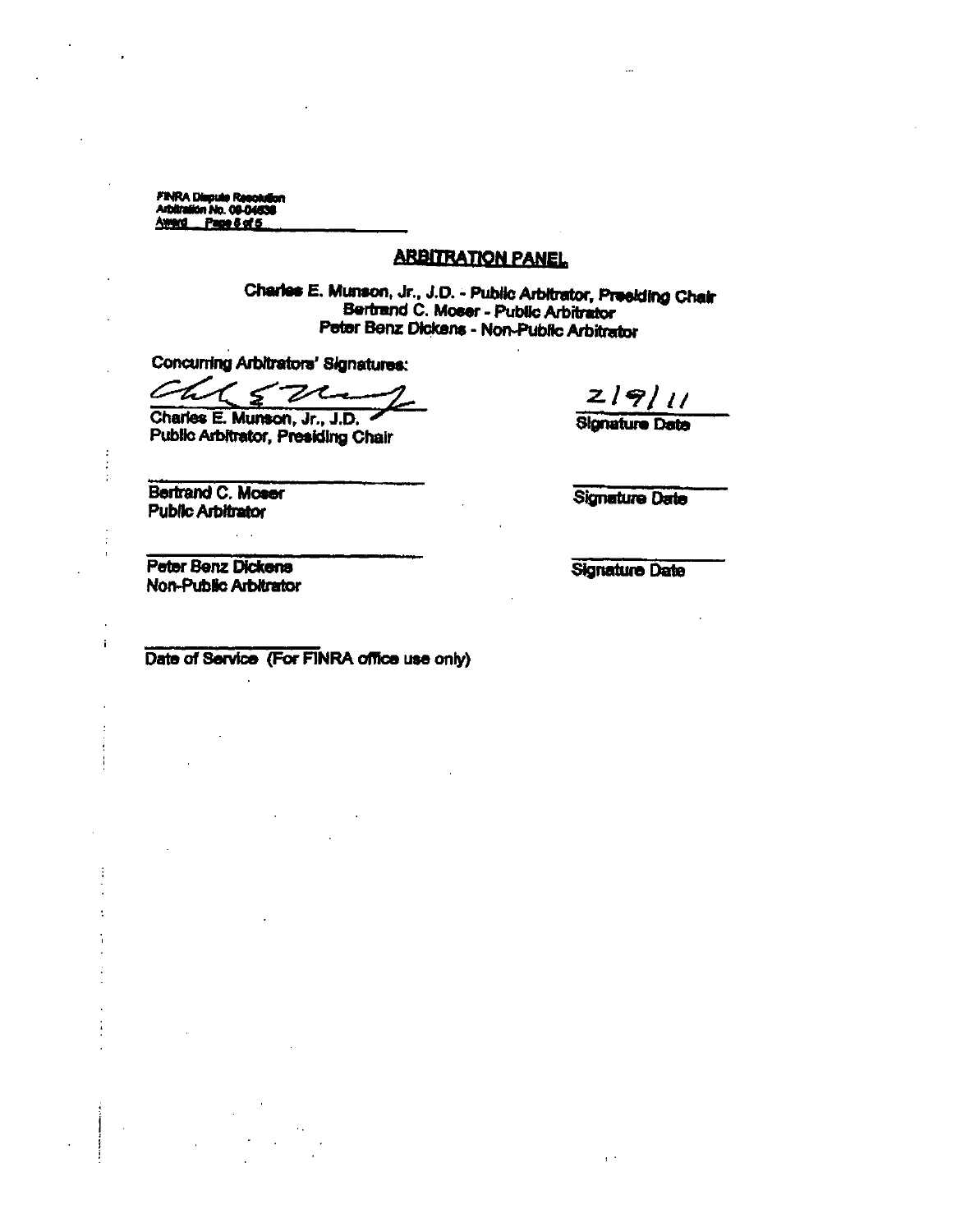FiNRA Dispute Resolutio<br>Arbitration No. 09-04636 Page 0 of 8 Amerd

### **ARBITRATION PANEL**

Charles E. Munson, Jr., J.D. - Public Arbitrator, Presiding Chair<br>Bertrand C. Moser - Public Arbitrator Peter Benz Dickens - Non-Public Arbitrator

Concurring Arbitrators' Signatures:

Charles E. Munson, Jr., J.D. Public Arbitrator, Presiding Chair

Bertrand C. Mose **Public Arbitrator** 

Peter Benz Dickens Non-Public Arbitrator **Signature Date** 

**Signature Date** 

**Signature Date** 

Date of Service (For FINRA office use only)